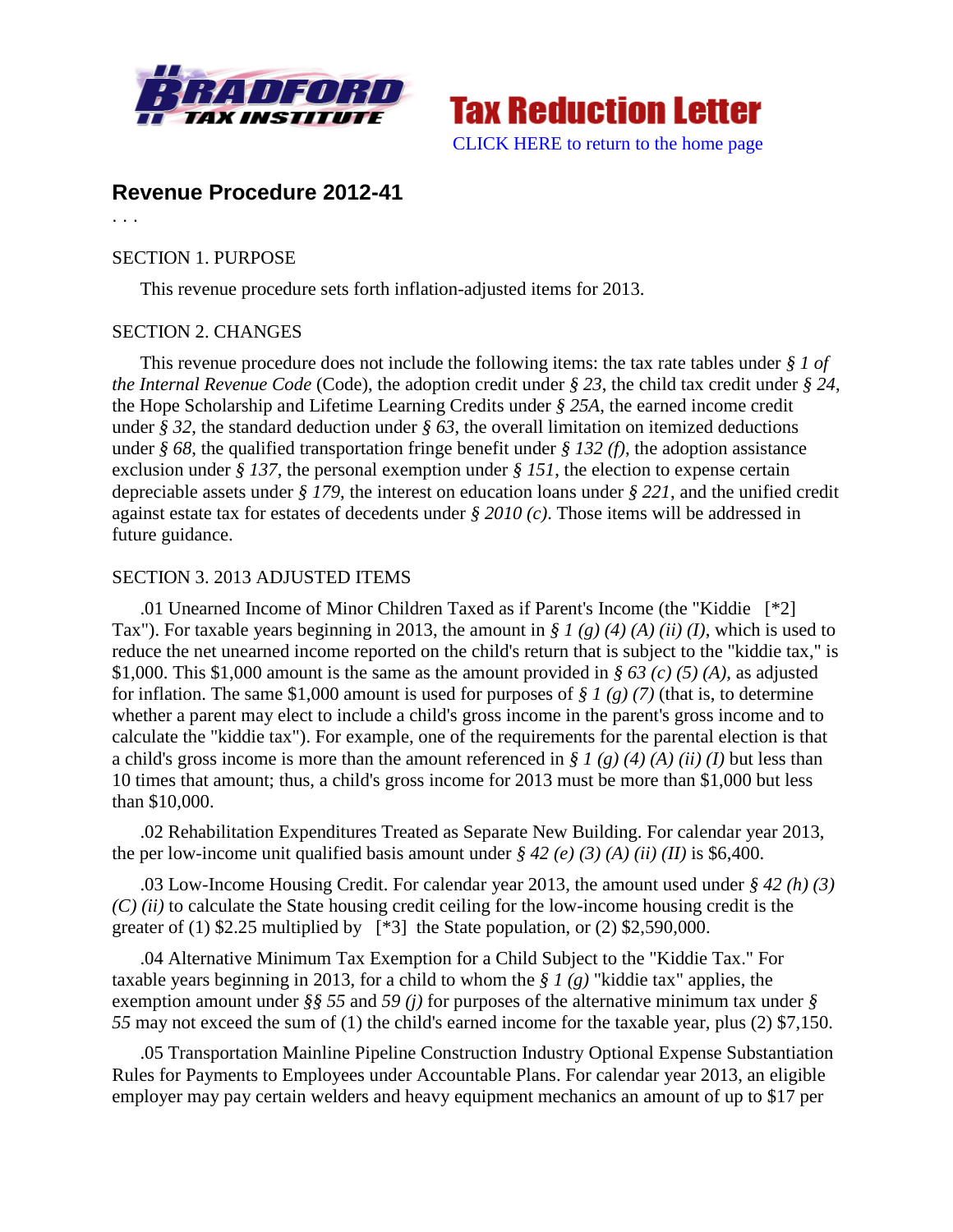hour for rig-related expenses that is deemed substantiated under an accountable plan if paid in accordance with *Rev. Proc. 2002-41, 2002-1 C.B. 1098*. If the employer provides fuel or otherwise reimburses fuel expenses, up to \$10 per hour is deemed substantiated if paid under *Rev. Proc. 2002-41*.

.06 Income from United States Savings Bonds for Taxpayers Who Pay Qualified Higher Education Expenses. For taxable years beginning in 2013, the exclusion under *§ 135*, regarding income from United States savings bonds for taxpayers [\*4] who pay qualified higher education expenses, begins to phase out for modified adjusted gross income above \$112,050 for joint returns and \$74,700 for other returns. The exclusion is completely phased out for modified adjusted gross income of \$142,050 or more for joint returns and \$89,700 or more for other returns.

.07 Private Activity Bonds Volume Cap. For calendar year 2013, the amounts used under *§ 146 (d) (1)* to calculate the State ceiling for the volume cap for private activity bonds is the greater of (1) \$95 multiplied by the State population, or (2) \$291,875,000.

.08 Loan Limits on Agricultural Bonds. For calendar year 2013, the loan limit amount on agricultural bonds under *§ 147 (c) (2) (A)* for first-time farmers is \$501,100.

.09 General Arbitrage Rebate Rules. For bond years ending in 2013, the amount of the computation credit determined under the permission to rely on *§ 1.148-3 (d) (4)* of the proposed Income Tax Regulations is \$1,590.

.10 Safe Harbor Rules for Broker Commissions on Guaranteed Investment Contracts or Investments Purchased for a Yield Restricted Defeasance Escrow. For calendar year 2013, under *§ 1.148-5 (e) (2) (iii) (B) (1)*, a broker's commission or similar fee [\*5] for the acquisition of a guaranteed investment contract or investments purchased for a yield restricted defeasance escrow is reasonable if (1) the amount of the fee that the issuer treats as a qualified administrative cost does not exceed the lesser of (A) \$37,000, and (B) 0.2 percent of the computational base (as defined in *§ 1.148-5 (e) (2) (iii) (B) (2)*) or, if more, \$4,000; and (2) the issuer does not treat more than \$106,000 in brokers' commissions or similar fees as qualified administrative costs for all guaranteed investment contracts and investments for yield restricted defeasance escrows purchased with gross proceeds of the issue.

.11 Eligible Long-Term Care Premiums. For taxable years beginning in 2013, the limitations under *§ 213 (d) (10)*, regarding eligible long-term care premiums includible in the term "medical care," are as follows:

| Attained Age Before the Close of the Taxable Year | <b>Limitation on Premiums</b> |
|---------------------------------------------------|-------------------------------|
| 40 or less                                        | \$360                         |
| More than 40 but not more than 50                 | \$680                         |
| More than 50 but not more than 60                 | \$1,360                       |
| More than 60 but not more than 70                 | \$3,640                       |
| More than 70                                      | \$4,550                       |

.12 Medical Savings Accounts.

(1) Self-only coverage. For taxable years beginning in 2013, the term "high deductible health plan" [\*6] as defined in *§ 220 (c) (2) (A)* means, for self-only coverage, a health plan that has an annual deductible that is not less than \$2,150 and not more than \$3,200, and under which the annual out-of-pocket expenses required to be paid (other than for premiums) for covered benefits do not exceed \$4,300.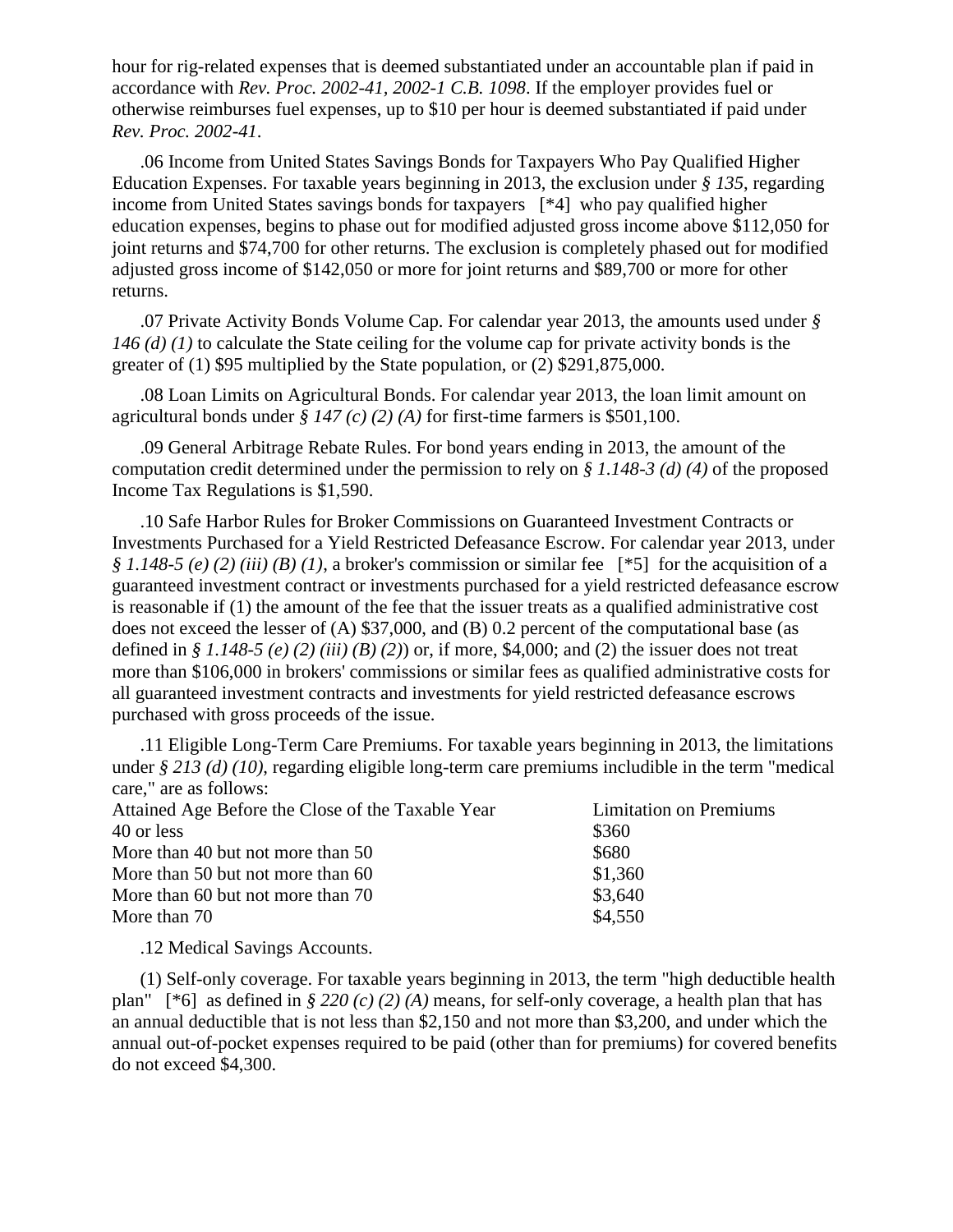(2) Family coverage. For taxable years beginning in 2013, the term "high deductible health plan" means, for family coverage, a health plan that has an annual deductible that is not less than \$4,300 and not more than \$6,450, and under which the annual out-of-pocket expenses required to be paid (other than for premiums) for covered benefits do not exceed \$7,850.

.13 Treatment of Dues Paid to Agricultural or Horticultural Organizations. For taxable years beginning in 2013, the limitation under  $\frac{\xi}{\delta}$  512 (d) (1), regarding the exemption of annual dues required to be paid by a member to an agricultural or horticultural organization, is \$155.

.14 Insubstantial Benefit Limitations for Contributions Associated with Charitable Fund-Raising Campaigns.

(1) Low cost article. For taxable years beginning in 2013, for purposes of defining the term "unrelated trade or business" for certain exempt organizations [\*7] under *§ 513 (h) (2)*, "low cost articles" are articles costing \$10.20 or less.

(2) Other insubstantial benefits. For taxable years beginning in 2013, under *§ 170*, the \$5, \$25, and \$50 guidelines in section 3 of *Rev. Proc. 90-12, 1990-1 C.B. 471* (as amplified by *Rev. Proc. 92-49, 1992-1 C.B. 987*, and modified by *Rev. Proc. 92-102, 1992-2 C.B. 579*), for the value of insubstantial benefits that may be received by a donor in return for a contribution, without causing the contribution to fail to be fully deductible, are \$10.20, \$51, and \$102, respectively.

.15 Expatriation to Avoid Tax. For calendar year 2013, an individual with "average annual net income tax" of more than \$155,000 for the five taxable years ending before the date of the loss of United States citizenship under *§ 877 (a) (2) (A)* is a covered expatriate for purposes of *§ 877A (g) (1)*.

.16 Tax Responsibilities of Expatriation. For taxable years beginning in 2013, the amount that would be includible in the gross income of a covered expatriate by reason of *§ 877A (a) (1)* is reduced (but not below zero) by \$668,000.

.17 Foreign Earned Income Exclusion. For taxable years beginning in 2013, the foreign earned income exclusion amount  $[*8]$  under  $§$  911 (b) (2) (D) (i) is \$97,600.

.18 Valuation of Qualified Real Property in Decedent's Gross Estate. For an estate of a decedent dying in calendar year 2013, if the executor elects to use the special use valuation method under *§ 2032A* for qualified real property, the aggregate decrease in the value of qualified real property resulting from electing to use *§ 2032A* for purposes of the estate tax cannot exceed \$1,070,000.

.19 Annual Exclusion for Gifts.

(1) For calendar year 2013, the first \$14,000 of gifts to any person (other than gifts of future interests in property) are not included in the total amount of taxable gifts under *§ 2503* made during that year.

(2) For calendar year 2013, the first \$143,000 of gifts to a spouse who is not a citizen of the United States (other than gifts of future interests in property) are not included in the total amount of taxable gifts under *§§ 2503* and *2523 (i) (2)* made during that year.

.20 Tax on Arrow Shafts. For calendar year 2013, the tax imposed under *§ 4161 (b) (2) (A)* on the first sale by the manufacturer, producer, or importer of any shaft of a type used in the manufacture of certain arrows is \$0.48 per shaft.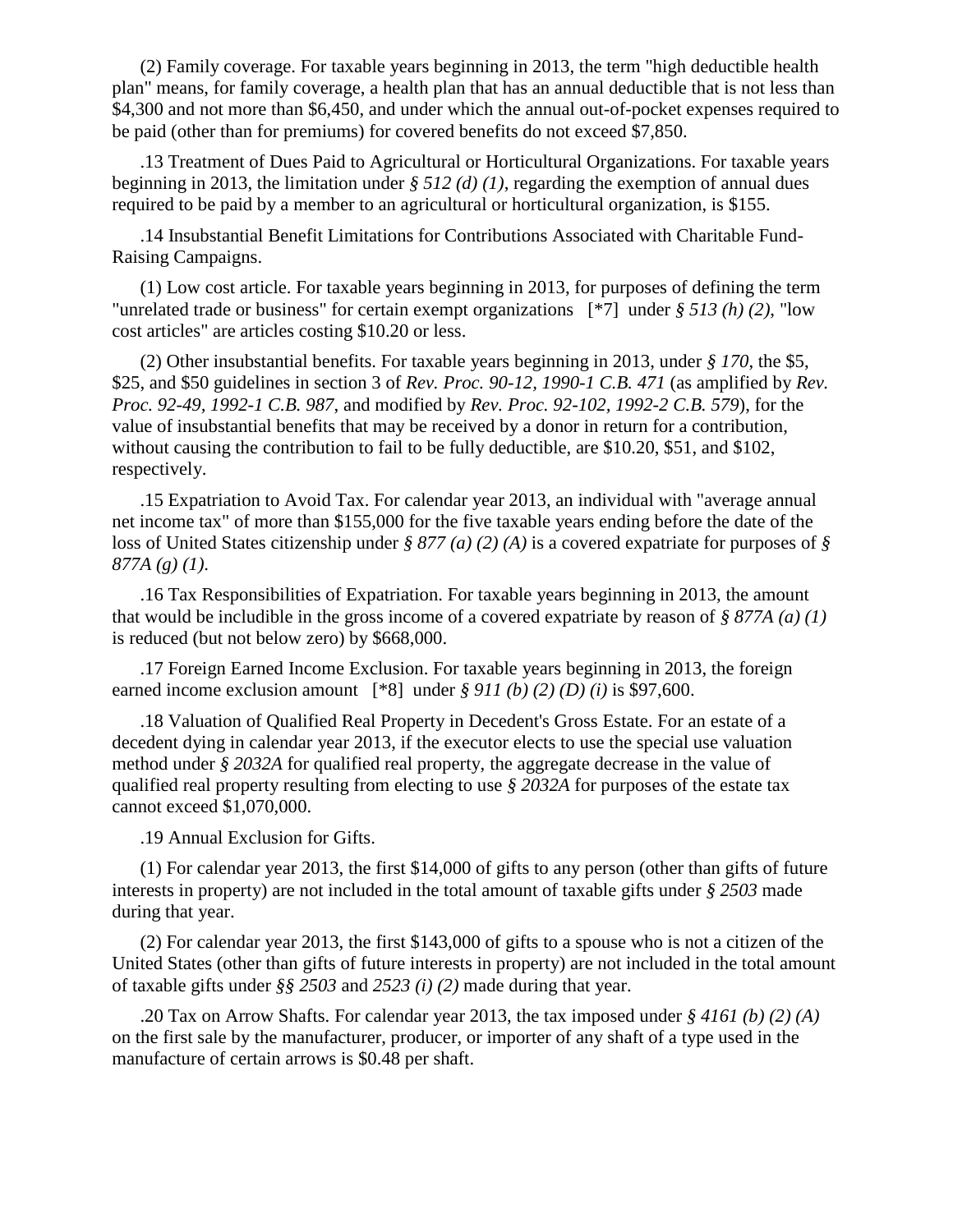.21 Passenger Air Transportation [\*9] Excise Tax. For calendar year 2013, the tax under *§ 4261 (b) (1)* on the amount paid for each domestic segment of taxable air transportation is \$3.90. For calendar year 2013, the tax under *§ 4261 (c) (1)* on any amount paid (whether within or without the United States) for any international air transportation, if the transportation begins or ends in the United States, generally is \$17.20. Under *§ 4261 (c) (3)*, however, a lower amount applies under *§ 4261 (c) (1)* to a domestic segment beginning or ending in Alaska or Hawaii, and the tax applies only to departures. For calendar year 2013, the rate is \$8.60.

.22 Reporting Exception for Certain Exempt Organizations with Nondeductible Lobbying Expenditures. For taxable years beginning in 2013, the annual per person, family, or entity dues limitation to qualify for the reporting exception under *§ 6033 (e) (3)* (and section 5.05 of *Rev. Proc. 98-19, 1998-1 C.B. 547*), regarding certain exempt organizations with nondeductible lobbying expenditures, is \$108 or less.

.23 Notice of Large Gifts Received from Foreign Persons. For taxable years beginning in 2013, *§ 6039F* authorizes the Treasury Department and the Internal Revenue Service to require recipients [\*10] of gifts from certain foreign persons to report these gifts if the aggregate value of gifts received in the taxable year exceeds \$15,102. .24 Persons Against Whom a Federal Tax Lien Is Not Valid. For calendar year 2013, a federal tax lien is not valid against (1) certain purchasers under *§ 6323 (b) (4)* who purchased personal property in a casual sale for less than \$1,470, or (2) a mechanic's lienor under *§ 6323 (b) (7)* who repaired or improved certain residential property if the contract price with the owner is not more than \$7,350.

.25 Property Exempt from Levy. For calendar year 2013, the value of property exempt from levy under *§ 6334 (a) (2)* (fuel, provisions, furniture, and other household personal effects, as well as arms for personal use, livestock, and poultry) cannot exceed \$8,790. The value of property exempt from levy under *§ 6334 (a) (3)* (books and tools necessary for the trade, business, or profession of the taxpayer) cannot exceed \$4,400.

.26 Interest on a Certain Portion of the Estate Tax Payable in Installments. For an estate of a decedent dying in calendar year 2013, the dollar amount used to determine the "2-percent portion" (for purposes of calculating interest under [\*11] *§ 6601 (j)*) of the estate tax extended as provided in *§ 6166* is \$1,430,000.

.27 Attorney Fee Awards. For fees incurred in calendar year 2013, the attorney fee award limitation under *§ 7430 (c) (1) (B) (iii)* is \$190 per hour.

.28 Periodic Payments Received under Qualified Long-Term Care Insurance Contracts or under Certain Life Insurance Contracts. For calendar year 2013, the stated dollar amount of the per diem limitation under *§ 7702B (d) (4)*, regarding periodic payments received under a qualified long-term care insurance contract or periodic payments received under a life insurance contract that are treated as paid by reason of the death of a chronically ill individual, is \$320.

#### SECTION 4. EFFECTIVE DATE

.01 General Rule. Except as provided in section 4.02, this revenue procedure applies to taxable years beginning in 2013.

.02 Calendar Year Rule. This revenue procedure applies to transactions or events occurring in calendar year 2013 for purposes of sections 3.02 (rehabilitation expenditures treated as separate new building), 3.03 (low-income housing credit), 3.05 (transportation mainline pipeline construction industry optional expense substantiation rules for payments to employees under [\*12] accountable plans), 3.07 (private activity bonds volume cap), 3.08 (loan limits on agricultural bonds), 3.09 (general arbitrage rebate rules), 3.10 (safe harbor rules for broker